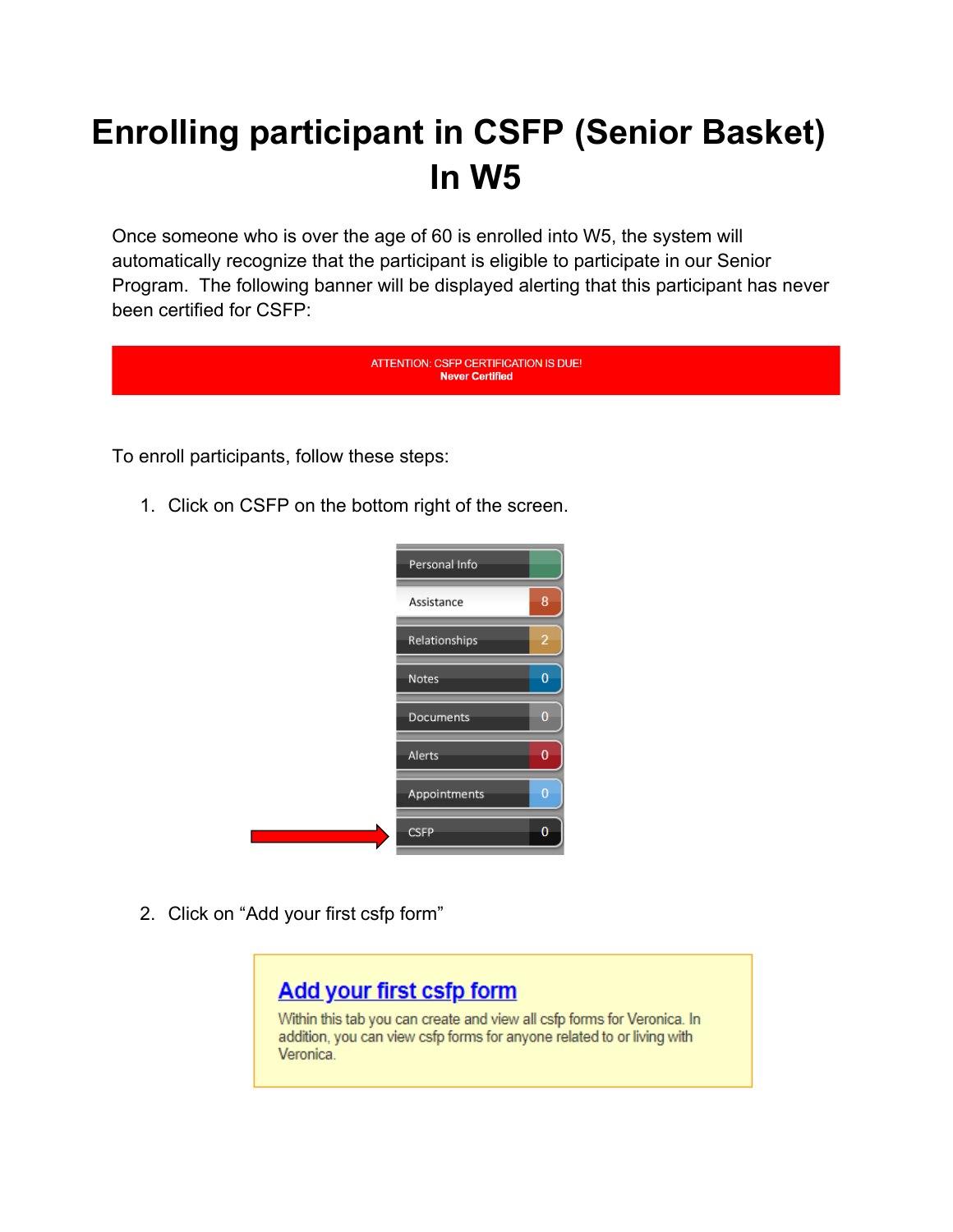3. Fill out CSFP Application - Info form

| <b>Info</b><br>吵<br>Application Type *<br>v<br>Client has signed Release of Information *<br>$\circ$ No<br>$\circ$ Unknown<br>$\circ$ Yes<br>Site Name*<br>٧<br>Status of Application *<br>$\bigcirc$ Active<br>$\circ$ Inactive<br>Primary Language *<br>Spanish<br>v<br>Number of Household Members *<br><b>Qualifying Household Members</b><br>Homebound<br>No entered<br>This application is being completed in connection with the receipt of Federal assistance. *<br>$\circ$ No<br>$\circ$ Yes<br>Certify Income *<br>I certify under penalty of perjury that my household income for the past 30 days does not<br>exceed the Commodity Supplemental Food Program (CSFP) posted monthly guidelines, or for<br>the past twelve months does not exceed the annual guidelines and that the number listed for my<br>household size is true and correct. Commodities are for my personal home use, not to be sold, |              |
|----------------------------------------------------------------------------------------------------------------------------------------------------------------------------------------------------------------------------------------------------------------------------------------------------------------------------------------------------------------------------------------------------------------------------------------------------------------------------------------------------------------------------------------------------------------------------------------------------------------------------------------------------------------------------------------------------------------------------------------------------------------------------------------------------------------------------------------------------------------------------------------------------------------------|--------------|
|                                                                                                                                                                                                                                                                                                                                                                                                                                                                                                                                                                                                                                                                                                                                                                                                                                                                                                                      |              |
|                                                                                                                                                                                                                                                                                                                                                                                                                                                                                                                                                                                                                                                                                                                                                                                                                                                                                                                      |              |
|                                                                                                                                                                                                                                                                                                                                                                                                                                                                                                                                                                                                                                                                                                                                                                                                                                                                                                                      |              |
|                                                                                                                                                                                                                                                                                                                                                                                                                                                                                                                                                                                                                                                                                                                                                                                                                                                                                                                      |              |
|                                                                                                                                                                                                                                                                                                                                                                                                                                                                                                                                                                                                                                                                                                                                                                                                                                                                                                                      |              |
|                                                                                                                                                                                                                                                                                                                                                                                                                                                                                                                                                                                                                                                                                                                                                                                                                                                                                                                      |              |
|                                                                                                                                                                                                                                                                                                                                                                                                                                                                                                                                                                                                                                                                                                                                                                                                                                                                                                                      |              |
|                                                                                                                                                                                                                                                                                                                                                                                                                                                                                                                                                                                                                                                                                                                                                                                                                                                                                                                      |              |
|                                                                                                                                                                                                                                                                                                                                                                                                                                                                                                                                                                                                                                                                                                                                                                                                                                                                                                                      |              |
|                                                                                                                                                                                                                                                                                                                                                                                                                                                                                                                                                                                                                                                                                                                                                                                                                                                                                                                      |              |
|                                                                                                                                                                                                                                                                                                                                                                                                                                                                                                                                                                                                                                                                                                                                                                                                                                                                                                                      |              |
|                                                                                                                                                                                                                                                                                                                                                                                                                                                                                                                                                                                                                                                                                                                                                                                                                                                                                                                      |              |
|                                                                                                                                                                                                                                                                                                                                                                                                                                                                                                                                                                                                                                                                                                                                                                                                                                                                                                                      |              |
|                                                                                                                                                                                                                                                                                                                                                                                                                                                                                                                                                                                                                                                                                                                                                                                                                                                                                                                      |              |
|                                                                                                                                                                                                                                                                                                                                                                                                                                                                                                                                                                                                                                                                                                                                                                                                                                                                                                                      |              |
|                                                                                                                                                                                                                                                                                                                                                                                                                                                                                                                                                                                                                                                                                                                                                                                                                                                                                                                      |              |
|                                                                                                                                                                                                                                                                                                                                                                                                                                                                                                                                                                                                                                                                                                                                                                                                                                                                                                                      |              |
|                                                                                                                                                                                                                                                                                                                                                                                                                                                                                                                                                                                                                                                                                                                                                                                                                                                                                                                      | 3            |
|                                                                                                                                                                                                                                                                                                                                                                                                                                                                                                                                                                                                                                                                                                                                                                                                                                                                                                                      |              |
|                                                                                                                                                                                                                                                                                                                                                                                                                                                                                                                                                                                                                                                                                                                                                                                                                                                                                                                      |              |
|                                                                                                                                                                                                                                                                                                                                                                                                                                                                                                                                                                                                                                                                                                                                                                                                                                                                                                                      | <b>O</b> ADD |
|                                                                                                                                                                                                                                                                                                                                                                                                                                                                                                                                                                                                                                                                                                                                                                                                                                                                                                                      |              |
|                                                                                                                                                                                                                                                                                                                                                                                                                                                                                                                                                                                                                                                                                                                                                                                                                                                                                                                      |              |
|                                                                                                                                                                                                                                                                                                                                                                                                                                                                                                                                                                                                                                                                                                                                                                                                                                                                                                                      |              |
| traded, or given away.                                                                                                                                                                                                                                                                                                                                                                                                                                                                                                                                                                                                                                                                                                                                                                                                                                                                                               |              |
| $\circ$ No                                                                                                                                                                                                                                                                                                                                                                                                                                                                                                                                                                                                                                                                                                                                                                                                                                                                                                           |              |
| $\circ$ Yes                                                                                                                                                                                                                                                                                                                                                                                                                                                                                                                                                                                                                                                                                                                                                                                                                                                                                                          |              |
| <b>Notes</b>                                                                                                                                                                                                                                                                                                                                                                                                                                                                                                                                                                                                                                                                                                                                                                                                                                                                                                         |              |

- A. Application Type: **New Enrollment**
- B. Client has signed Release of Information: **Yes**
- C. Site Name: **Select if not populated**
- D. Status of Application: **Active**
- E. The application has been completed in connection with the receipt of Federal Assistance: **Yes**
- F. Certify Income: **Yes**
- 4. Click on "ADD" under Qualifying Household Members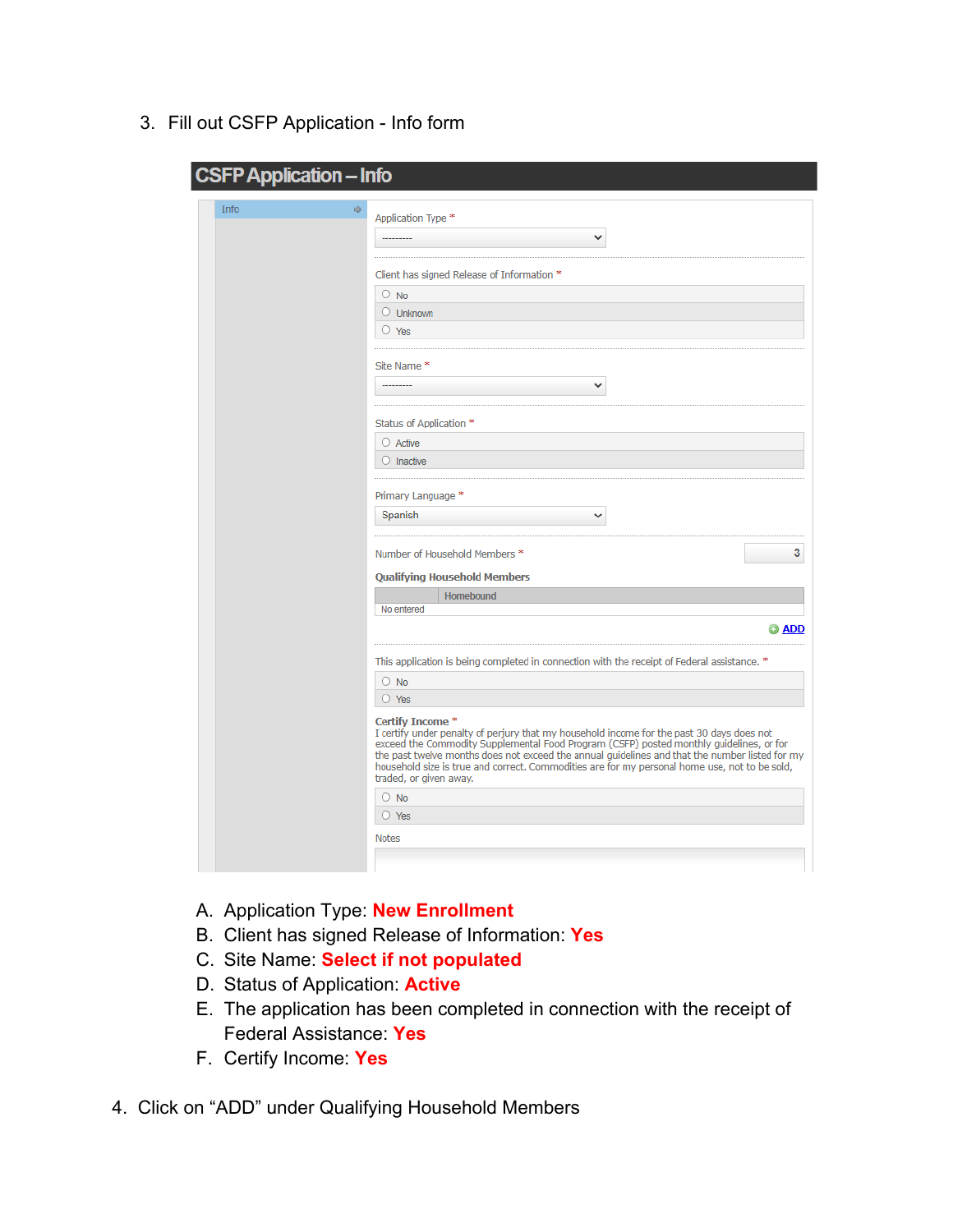**Qualifying Household Members** 

|            | <b>Homebound</b> |
|------------|------------------|
| No entered |                  |
|            | <b>O ADD</b>     |

5. Select (self) participants name and anyone else that is over the age of 60 and is eligible for CSFP like a spouse.



6. When you add click, the following needs to be completed. This is an important step to follow or else the participant will not be enrolled in CSFP. Please do not skip this step or leave blank.

| Number of Boxes to Issue *    |  |
|-------------------------------|--|
|                               |  |
| Age Verification Type of ID * |  |
|                               |  |

- A. Number of Boxes Issue: **1**
- B. Age Verification Type of ID: **Select appropriate from dropdown arrow.**
- C. Homebound: **Yes or No**

| Homebound <sup>*</sup> |
|------------------------|
| ∩ No                   |
| $\sqrt{\rho}$          |
|                        |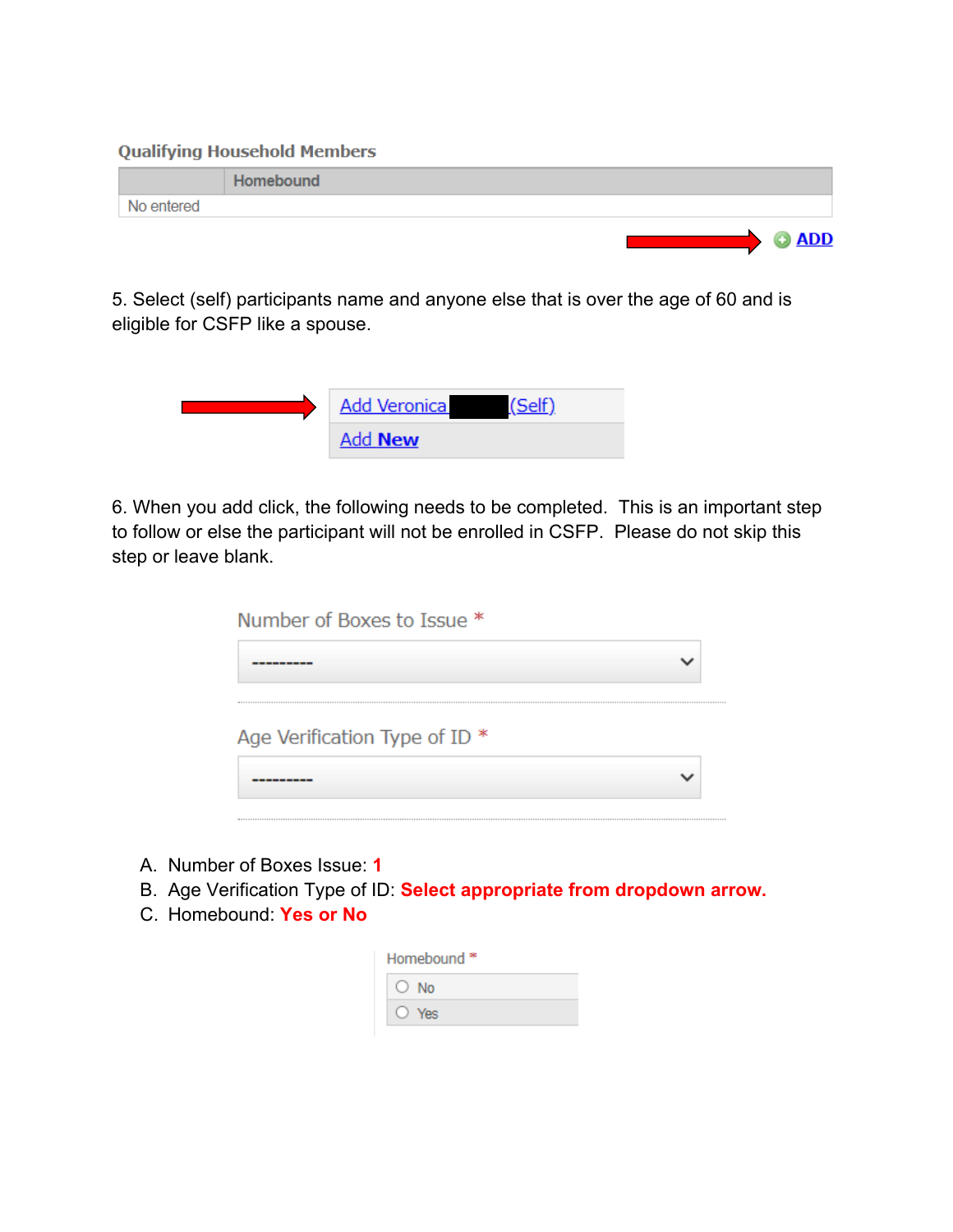7. Click on save and close on the bottom left corner and the original red banner should now be green and should say "John should receive 1 box". If it only has the name but doesn't say "John should receive 1 box", it means step number 4 above was not completed.

| <b>Next Verbal Recertification Due: Nov 1, 2022</b><br>Veronica should receive 1 box. |
|---------------------------------------------------------------------------------------|
|                                                                                       |

8. On the bottom right hand corner under the CSFP tab, you should see a "1", meaning this participant has one CSFP form created.

| Personal Info |                |
|---------------|----------------|
| Assistance    | 8              |
| Relationships | $\overline{a}$ |
| <b>Notes</b>  | $\bf{0}$       |
| Documents     | $\overline{0}$ |
| Alerts        | $\overline{0}$ |
| Appointments  | $\overline{0}$ |
| <b>CSFP</b>   |                |

9. The participant is now eligible to receive a senior box once per month.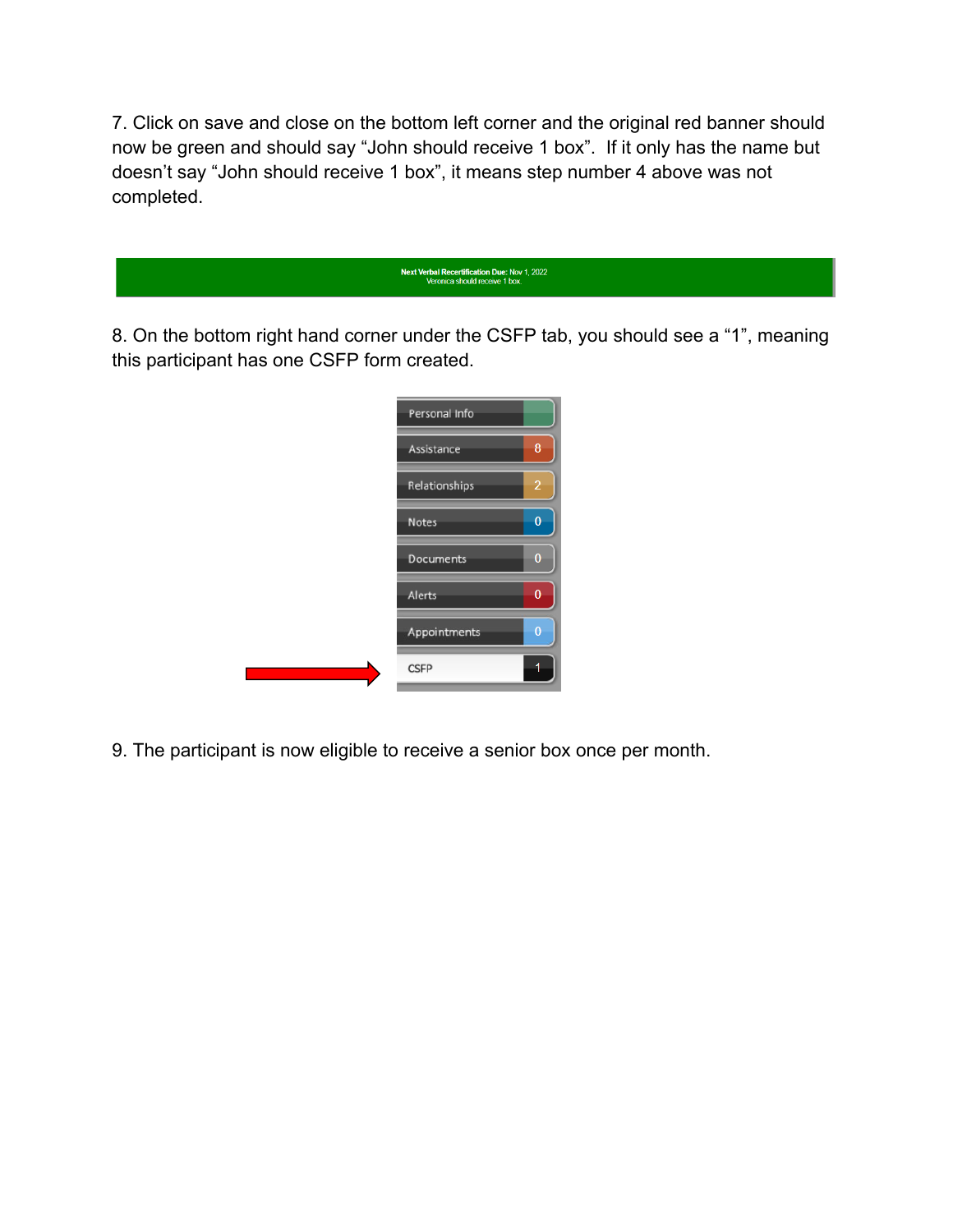10. If a participant is eligible for a senior box (CSFP) the following will be displayed when the card gets scanned:

| <b>Barcode Mode</b>                                                                                                                                                                                                                             |  |
|-------------------------------------------------------------------------------------------------------------------------------------------------------------------------------------------------------------------------------------------------|--|
| Open this window whenever a barcode is scanned<br><b>AVAILABLE BARCODES</b>                                                                                                                                                                     |  |
| <b>Anatoli</b><br><b>VIEW CASE</b><br>DOB:<br>Living in Housenold: 2<br>Date of Last Assistance: Feb. 5, 2022<br>Site Name - Fulton Day Labor Center<br>Proxy $1 -$<br>Proxy $2 -$<br>Number of Household Members - 2<br>Number of Children - 0 |  |
| CSFP Application Site: Fulton Day Labor Center                                                                                                                                                                                                  |  |
| One Year Verbal Recertification Date: Oct. 5, 2021, 11:15 a.m.<br>Anatoli should receive 1 box.                                                                                                                                                 |  |
| Case ID:<br>No notes<br>ADD NOTE                                                                                                                                                                                                                |  |
| <b>SCAN ASSISTANCE BARCODE</b>                                                                                                                                                                                                                  |  |
|                                                                                                                                                                                                                                                 |  |
| <b>CANCEL</b>                                                                                                                                                                                                                                   |  |

In the example above, one person is eligible for a senior box. If the participant has already received a senior box for the month, the following will be displayed: The CSFP alert on the bottom of the screen indicates that this household has already received a senior box, so therefore, do not issue a senior box to this participant.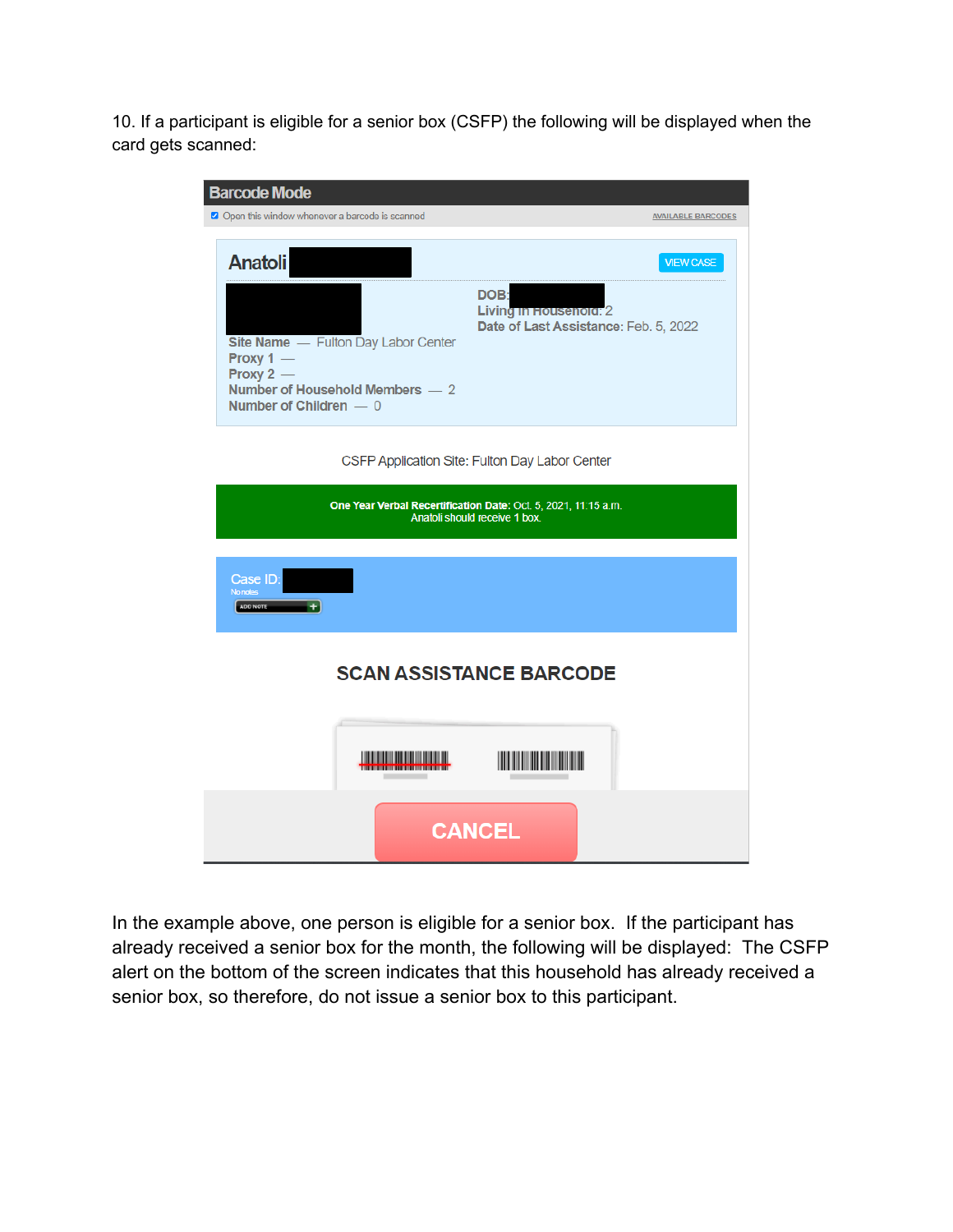| <b>Barcode Mode</b>                                                                                                                                                                        |                                                                   |
|--------------------------------------------------------------------------------------------------------------------------------------------------------------------------------------------|-------------------------------------------------------------------|
| Open this window whenever a barcode is scanned                                                                                                                                             | <b>AVAILABLE BARCODES</b>                                         |
| <b>Silvia</b>                                                                                                                                                                              | <b>VIEW CASE</b><br>DOB:                                          |
| <b>Site Name</b> - Shiloh Neighborhood<br>Church<br>Proxy 1<br>Proxy 2<br>Number of Household Members - 5<br>Number of Children $-0$<br>Number of Children Needed Diapers -<br><b>None</b> | Living in Household: 5<br>Date of Last Assistance: March 23, 2022 |

CSFP Application Site: Shiloh Neighborhood Church

|                                               | Next Verbal Recertification Due: Feb 1, 2023<br>Silvia should receive 1 box. |
|-----------------------------------------------|------------------------------------------------------------------------------|
|                                               | <b>CSFP Alert</b><br>This household has already received CSFP this month.    |
| Case ID: 60384<br>No notes<br><b>ADD NOTE</b> |                                                                              |

The CSFP alert on the bottom of the screen indicates that this household has already received a senior box, so therefore, do not issue a senior box to this participant.